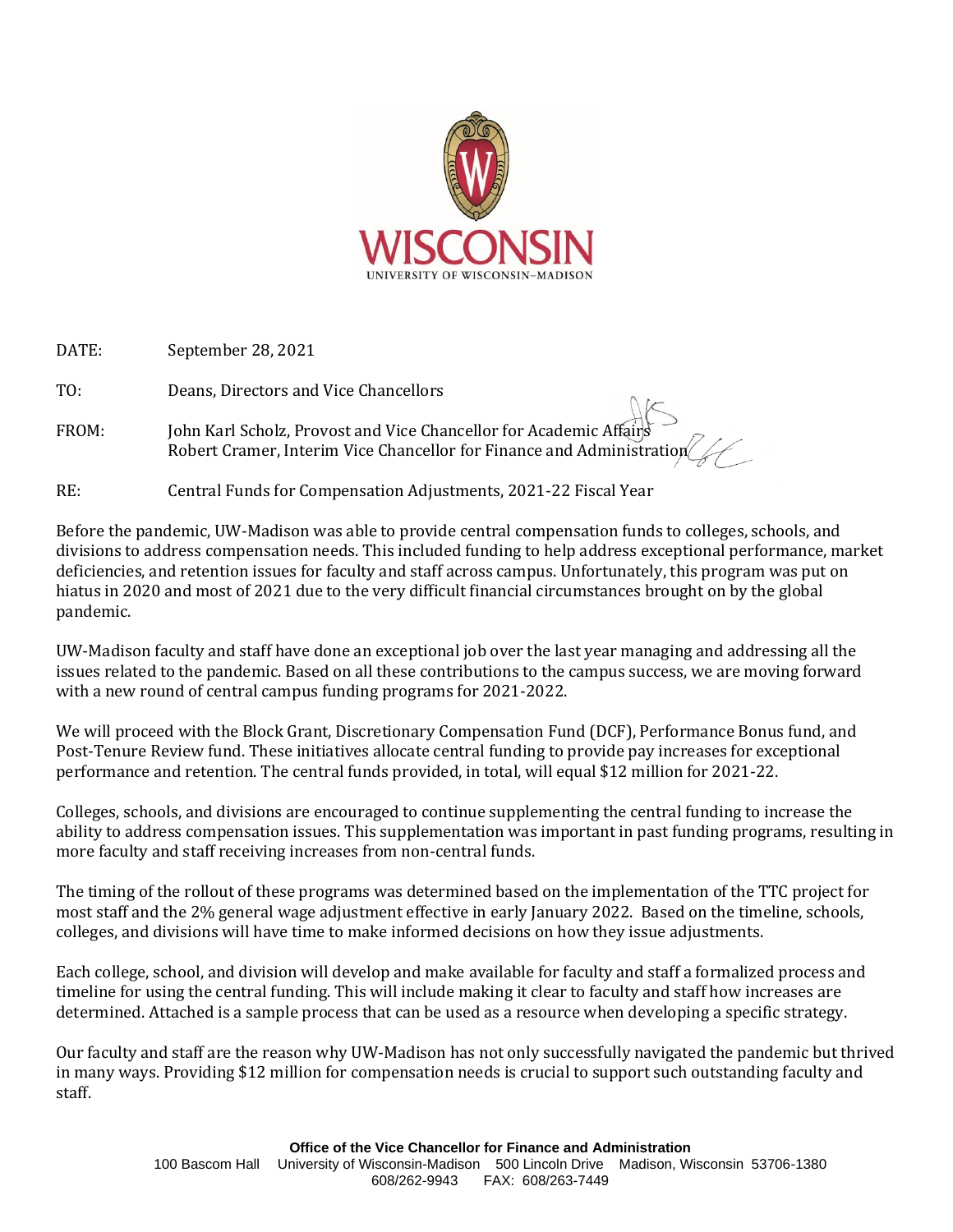Attached to this memo are the following documents:

- *Information specific to 2021-22 Pay Initiatives*
- *Overarching HR and Budget Guidelines for 2021-22 Pay Initiatives*
- *College/School/Division 2021-22 Funding allocations*
- *Sample Compensation Review Process for units*

These documents can be found at [www.hr.wisc.edu](http://www.hr.wisc.edu/)

CC: Chancellor Rebecca Blank Beth Meyerand, Office of the Provost Jennifer Klippel, Madison Budget Office Jocelyn Milner, Office of Academic Planning and Institutional Research Mark Walters, Office of Human Resources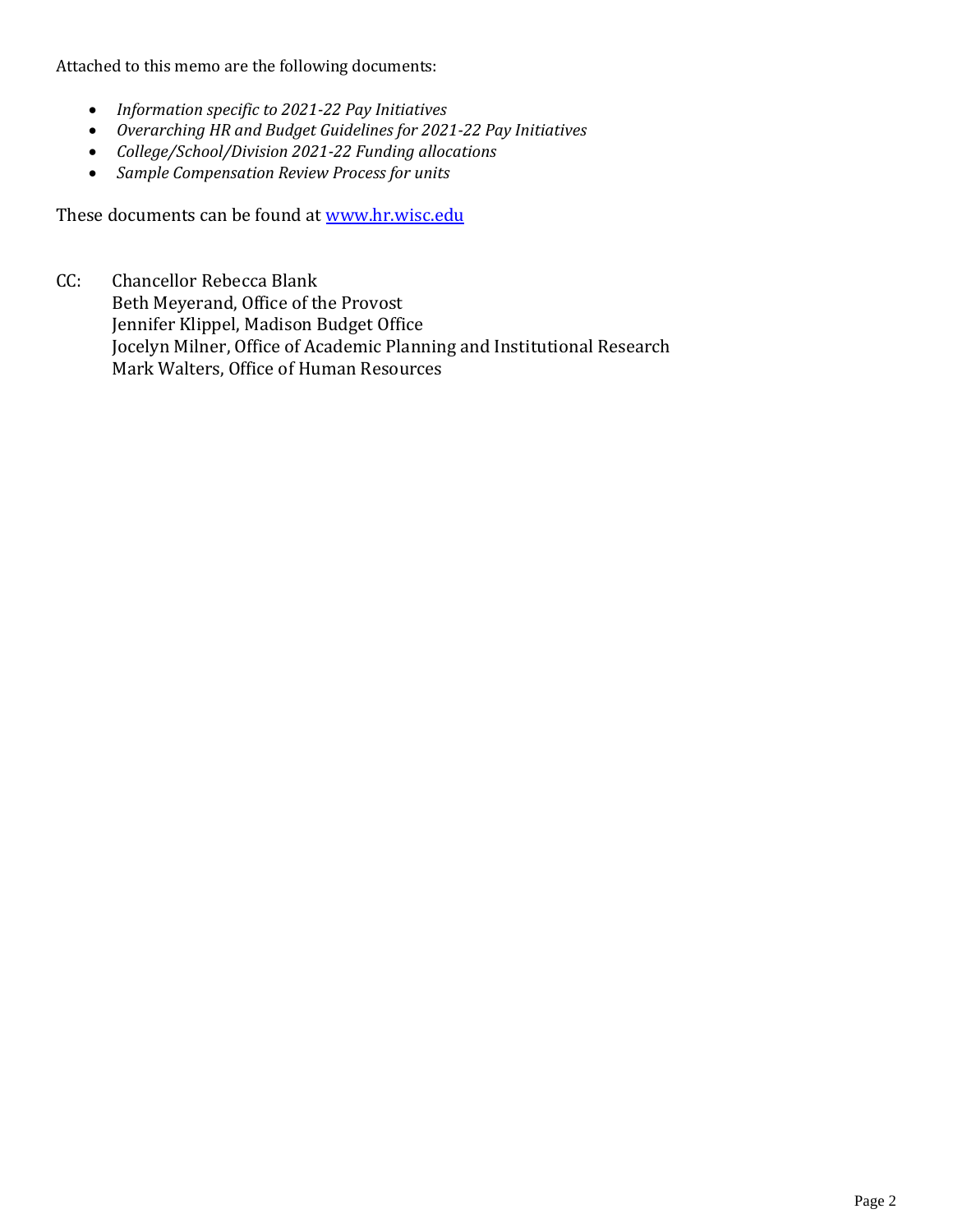*The following provides information specific to each pay funding initiative* - *Overarching HR and budget guidance for administering these funding programs is at the end of this document.*

# **Performance Bonus Fund**

For 2021-22, the central campus will allocate \$5 million for lump-sum performance bonuses for faculty, academic and university staff, and limited appointees. The funding will continue to be used to maintain the university's commitment to rewarding performance and will include employees paid on both 101 and non-101 funds.

Bonuses should be provided to faculty and staff who have gone well above the expectations set for their role during the COVID-19 pandemic.

## **Discretionary Compensation Fund (DCF) and Block Grant**

For 2021-22, central campus will allocate \$4 million for salary base adjustments for academic staff, university staff, and limited appointees (DCF). \$2 million will be allocated for salary base adjustments for faculty (Block Grant). The funds are provided to colleges, schools, and divisions to reward exceptional performance/merit and address retention. Emphasis should be placed on those employees who performed well beyond expectations during the pandemic.

Directors and deans are expected to provide DCF adjustments to staff in a spectrum of positions in all employment categories (academic staff, university staff, and limited appointees).

#### **Faculty Post-Tenure Review Increment**

For 2022-23, central campus is allocating \$1 million for post-tenure review adjustments. Funds are distributed to schools and colleges based on an FTE head count of tenured faculty on 101 funds.

Departments will follow their normal schedule of post-tenure review to coincide with the post-tenure review process guidance. Faculty will undergo the normal process of post-tenure evaluation as outlined in department, school/college, and university policies. (It is assumed that about one-fifth of each school's or college's faculty undergo post-tenure review each year.)

Total adjustments (the central portion plus any school/college matching funds) should generally fall within a range between \$1,500 and a dollar amount equal to 5% of base salary.

Further guidance will be provided toward the end of the 2021-2022 academic year when these funds become available.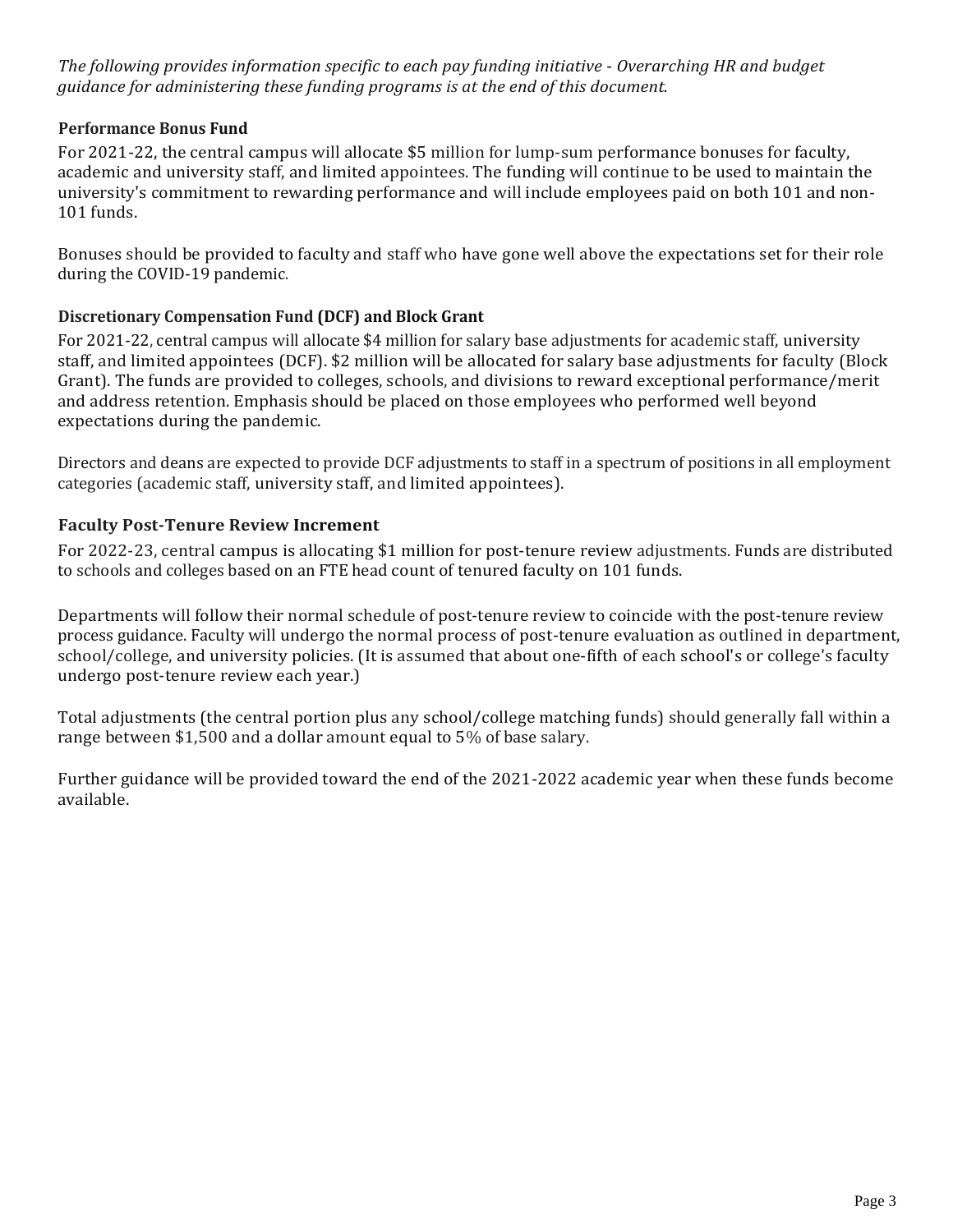# **Overarching HR and Budget Guidelines** -

### **2020-21 Centralized Pay Adjustment Funding**

The following provides guidance for all compensation adjustments/bonuses under the centralized funding programs.

- Final authority for proposing adjustments is delegated to deans and directors. It is expected that deans/directors' offices will work closely with departments/units to determine who is eligible to receive these funds. Adjustments will be submitted using the provisions in the current campus pay adjustment policy (pre and post TTC implementation). This will include providing justification and documentation to the Office of Human Resources (OHR) through the electronic rate/title change system. Further information about how to process these increases will be forthcoming from OHR.
- Performance Bonuses can be processed immediately with the earliest effective date being October 10, 2021. **The deadline for spending the funds is December 18, 2021.**
- Faculty Block Grant adjustments can be processed immediately with the earliest effective date being October 10, 2021. **The last effective date for these adjustments is March 13, 2022.**
- Discretionary Compensation Fund (DCF) base adjustments can be processed with the earliest effective date of December 5, 2021. **The last effective date for these adjustments is March 13, 2022.**
- Individuals at or above the maximum of their pay range are not eligible for a base-adjustments. These individuals can receive a performance bonus lump sum.
- Only faculty and staff fully or partially funded on 101 funds can be considered for base-adjustments under these funding programs. When both 101 and non-101 funds underwrite a faculty or staff salary, the portion of the base adjustment borne by central campus will be the 101 share of the salary; increases from this program cannot change the funding split. Adjustments to salaries on non-101 funding must be made with non-101funds.
- Colleges, schools, and divisions must provide adjustments/bonuses on 101 funding of at least their allocated amount to receive their full 101-allocation for the program. Additional central campus funding will not be provided for 101 adjustments more than the allocation amount.
- The following employees are ineligible for adjustments under this funding program:
	- o Employees on a probationary period or evaluation period (can end probation/evaluation period early to make eligible as appropriate)
	- o Rehired Annuitants
	- o Employees who have not completed the required UW-Madison Sexual Harassment Prevention or Cybersecurity training
	- o Supervisory staff who are not current with their employee performance evaluations
	- o Employees who are not eligible for FY22 Pay Plan due to documented performance issues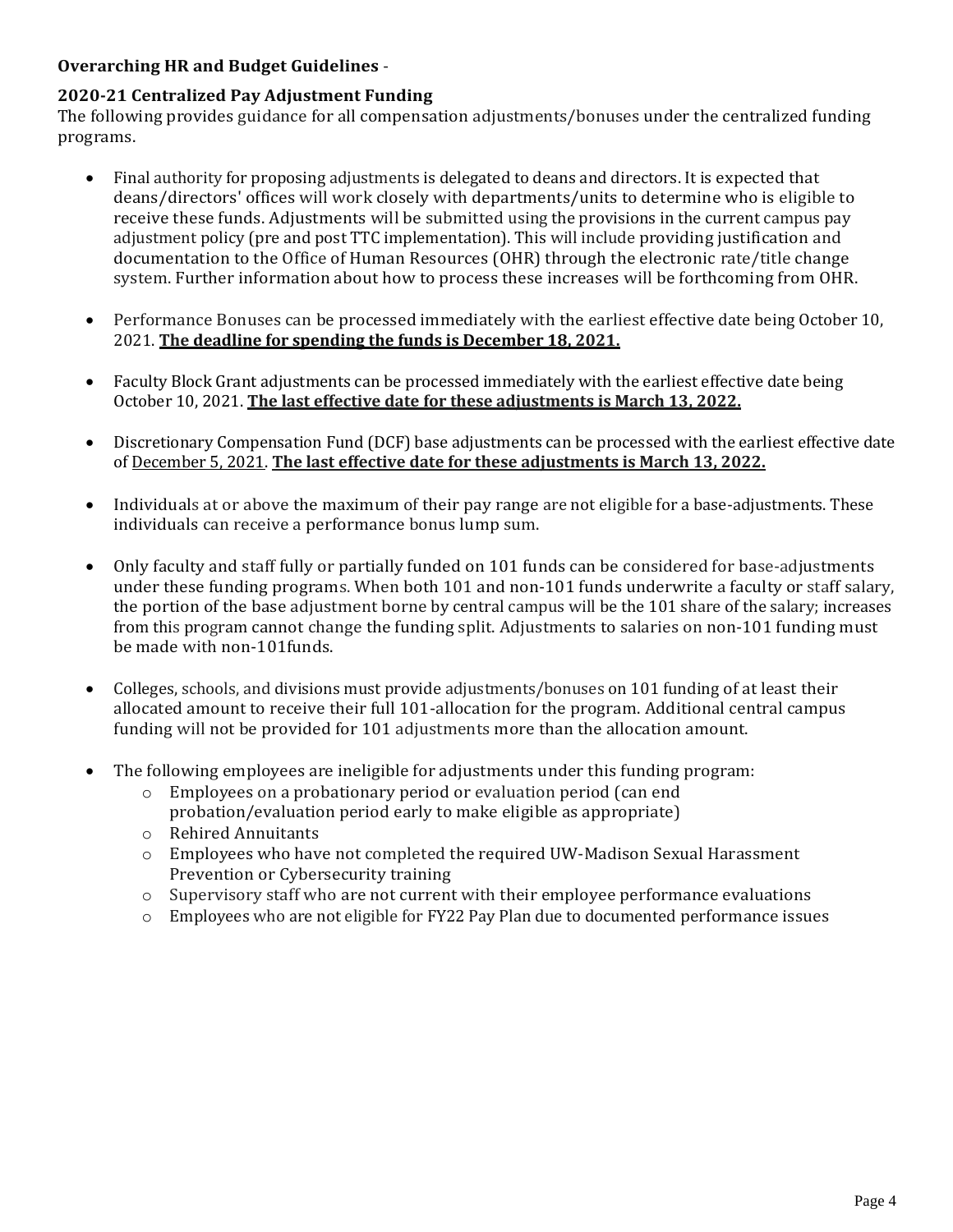| 2021-22 Performance Bonus Fund              |           |
|---------------------------------------------|-----------|
| 0110 - UNIVERSITY ADMIN (MSN)               | 15,444    |
| 0160 - SECRETARY OF THE FACULTY (MSN)       | 1,512     |
| 0170 - SECRETARY OF ACADEMIC STAFF (MSN)    | 596       |
| 0201 - ADMINISTRATIVE TRANSFORMATION (MSN)  | 8,337     |
| 0205 - VP DIVERSITY AND CLIMATE PROG (MSN)  | 21,485    |
| 0208 - VICE CHANCELLOR FINANCE&ADMIN (MSN)  | 8,975     |
| 0210 - SHARED SERVICES (MSN)                | 494       |
| 0215 - DATA MANAGE & ANALYSIS (MSN)         | 3,522     |
| 0220 - OFFICE OF HUMAN RESOURCES (MSN)      | 32,132    |
| 0224 - VC FOR UNIVERSITY RELATIONS (MSN)    | 22,177    |
| 0225 - OFFICE OF STRATEGIC CONSULTING (MSN) | 8,734     |
| 0235 - CHAZEN MUSEUM (MSN)                  | 6,148     |
| 0241 - CONFERENCE CENTERS & MAIL SVCS (MSN) | 13,264    |
| 0267 - OFFICE OF LEGAL AFFAIRS (MSN)        | 9,660     |
| 0280 - INSTRUCTIONAL SUPPORT (MSN)          | 1,929     |
| 0297 - UW PRESS (MSN)                       | 4,253     |
| 03 - BUSINESS SERVICES (MSN)                | 34,250    |
| 04 - DIVISION OF STUDENT LIFE (MSN)         | 28,860    |
| 05 - ENROLLMENT MANAGEMENT (MSN)            | 51,883    |
| 06 - INFORMATION TECHNOLOGY (MSN)           | 164,038   |
| 07 - COLL OF AGRIC & LIFE SCIENCES (MSN)    | 306,473   |
| 10 - INTERNATIONAL DIVISION (MSN)           | 29,792    |
| 12 - WISCONSIN SCHOOL OF BUSINESS (MSN)     | 124,094   |
| 17 - SCHOOL OF EDUCATION (MSN)              | 198,708   |
| 18 - DIVISION OF THE ARTS (MSN)             | 2,683     |
| 19 - COLLEGE OF ENGINEERING (MSN)           | 214,036   |
| 27 - SCHOOL OF HUMAN ECOLOGY (MSN)          | 39,837    |
| 34 - VC FOR RSRCH & GRAD EDUCATION (MSN)    | 321,119   |
| 37 - DIV FOR TEACHING AND LEARNING (MSN)    | 30,055    |
| 40 - G NELSON INST ENVIRONMENTAL ST (MSN)   | 18,265    |
| 42 - INTERCOLLEGIATE ATHLETICS (MSN)        | 108,894   |
| 45 - LAW SCHOOL (MSN)                       | 47,239    |
| 46 - PUBLIC MEDIA (MSN)                     | 74,078    |
| 47 - EXTENSION (MSN)                        | 146,847   |
| 48 - COLLEGE OF LETTERS AND SCIENCE (MSN)   | 718,649   |
| 49 - GENERAL LIBRARY (MSN)                  | 53,676    |
| 53 - SCH OF MEDICINE & PUBLIC HLTH (MSN)    | 1,295,772 |
| 54 - SCHOOL OF NURSING (MSN)                | 44,343    |
| 56 - SCHOOL OF PHARMACY (MSN)               | 46,432    |
| 57 - UNIV HEALTH SERVICES (MSN)             | 53,936    |
| 63 - OFFICER EDUCATION (MSN)                | 744       |
| 71 - FACILITIES PLANNING AND MGMT (MSN)     | 306,603   |
| 77 - UNIVERSITY POLICE DEPARTMENT (MSN)     | 36,616    |
| 80 - UNIVERSITY REC & WELLBEING (MSN)       | 11,448    |
| 85 - UNIVERSITY HOUSING (MSN)               | 101,571   |
| 87 - SCHOOL OF VETERINARY MEDICINE (MSN)    | 133,717   |
| 93 - DIVISION OF CONTINUING STUDIES (MSN)   | 35,596    |
| 96 - WISCONSIN UNION (MSN)                  | 61,086    |
| <b>TOTAL</b>                                | 5,000,000 |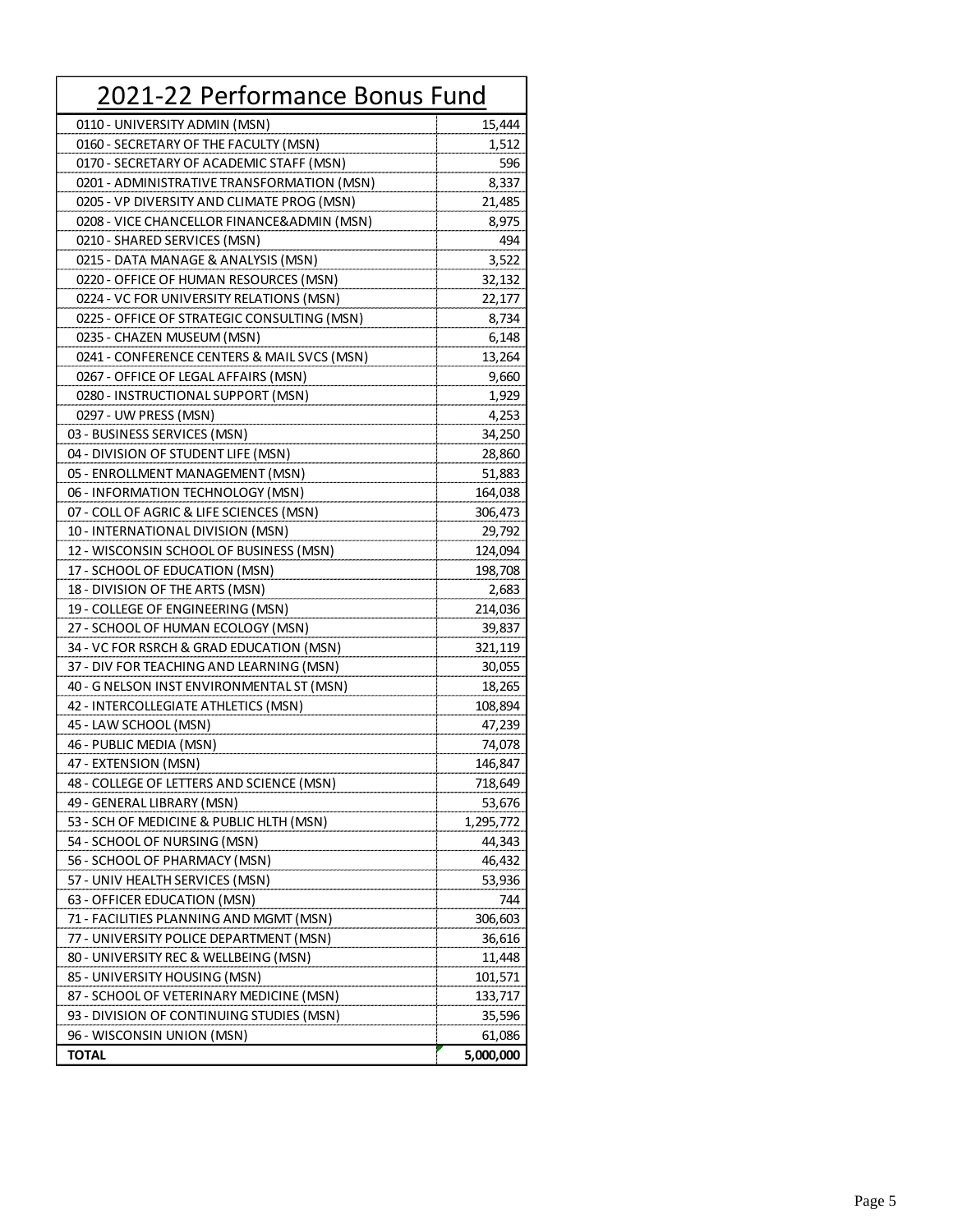| 2021-22 Discretionary Compensation Fund     |           |
|---------------------------------------------|-----------|
| 0110 - UNIVERSITY ADMIN (MSN)               | 32,439    |
| 0160 - SECRETARY OF THE FACULTY (MSN)       | 3,697     |
| 0170 - SECRETARY OF ACADEMIC STAFF (MSN)    | 1,456     |
| 0205 - VP DIVERSITY AND CLIMATE PROG (MSN)  | 47,557    |
| 0208 - VICE CHANCELLOR FINANCE&ADMIN (MSN)  | 22,131    |
| 0210 - SHARED SERVICES (MSN)                | 1,206     |
| 0215 - DATA MANAGE & ANALYSIS (MSN)         | 8,236     |
| 0220 - OFFICE OF HUMAN RESOURCES (MSN)      | 78,300    |
| 0224 - VC FOR UNIVERSITY RELATIONS (MSN)    | 43,901    |
| 0225 - OFFICE OF STRATEGIC CONSULTING (MSN) | 10,148    |
| 0235 - CHAZEN MUSEUM (MSN)                  | 13,433    |
| 0241 - CONFERENCE CENTERS & MAIL SVCS (MSN) | 17,661    |
| 0267 - OFFICE OF LEGAL AFFAIRS (MSN)        | 23,842    |
| 0280 - INSTRUCTIONAL SUPPORT (MSN)          | 4,676     |
| 0297 - UW PRESS (MSN)                       | 5,237     |
| 03 - BUSINESS SERVICES (MSN)                | 63,169    |
| 04 - DIVISION OF STUDENT LIFE (MSN)         | 53,778    |
| 05 - ENROLLMENT MANAGEMENT (MSN)            | 95,917    |
| 06 - INFORMATION TECHNOLOGY (MSN)           | 247,524   |
| 07 - COLL OF AGRIC & LIFE SCIENCES (MSN)    | 251,364   |
| 10 - INTERNATIONAL DIVISION (MSN)           | 26,261    |
| 12 - WISCONSIN SCHOOL OF BUSINESS (MSN)     | 130,105   |
| 17 - SCHOOL OF EDUCATION (MSN)              | 129,074   |
| 18 - DIVISION OF THE ARTS (MSN)             | 5,969     |
| 19 - COLLEGE OF ENGINEERING (MSN)           | 152,753   |
| 27 - SCHOOL OF HUMAN ECOLOGY (MSN)          | 34,955    |
| 34 - VC FOR RSRCH & GRAD EDUCATION (MSN)    | 235,873   |
| 37 - DIV FOR TEACHING AND LEARNING (MSN)    | 69,350    |
| 40 - G NELSON INST ENVIRONMENTAL ST (MSN)   | 18,963    |
| 45 - LAW SCHOOL (MSN)                       | 71,015    |
| 46 - PUBLIC MEDIA (MSN)                     | 52,487    |
| 47 - EXTENSION (MSN)                        | 142,734   |
| 48 - COLLEGE OF LETTERS AND SCIENCE (MSN)   | 579,774   |
| 49 - GENERAL LIBRARY (MSN)                  | 127,011   |
| 53 - SCH OF MEDICINE & PUBLIC HLTH (MSN)    | 379,041   |
| 54 - SCHOOL OF NURSING (MSN)                | 68,563    |
| 56 - SCHOOL OF PHARMACY (MSN)               | 59,410    |
| 57 - UNIV HEALTH SERVICES (MSN)             | 6,932     |
| 63 - OFFICER EDUCATION (MSN)                | 1,800     |
| 71 - FACILITIES PLANNING AND MGMT (MSN)     | 436,268   |
| 77 - UNIVERSITY POLICE DEPARTMENT (MSN)     | 85,909    |
| 87 - SCHOOL OF VETERINARY MEDICINE (MSN)    | 139,413   |
| 93 - DIVISION OF CONTINUING STUDIES (MSN)   | 15,845    |
| 96 - WISCONSIN UNION (MSN)                  | 4,821     |
| <b>TOTAL</b>                                | 4,000,000 |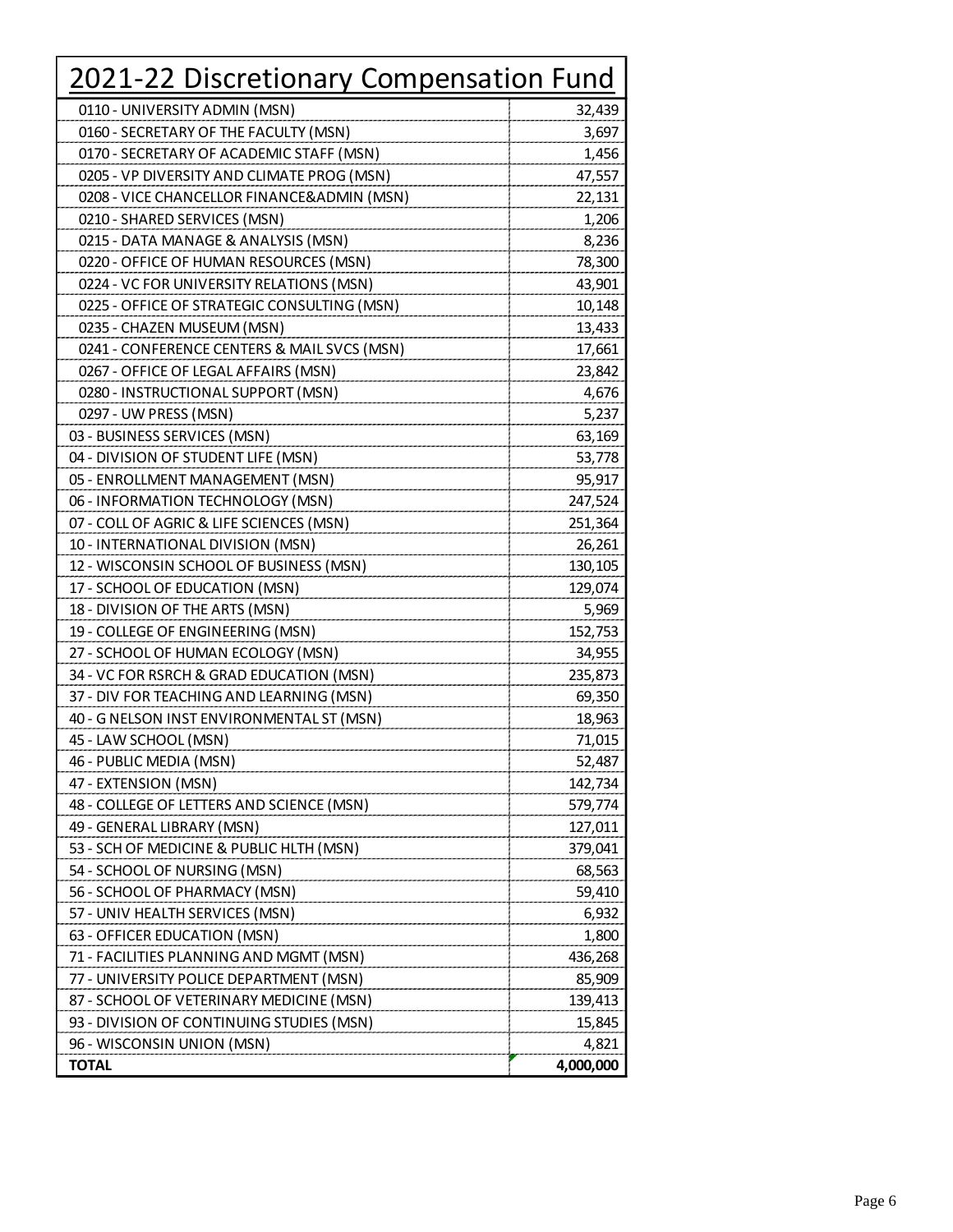| 2021-22 Faculty Block Grant               |           |  |
|-------------------------------------------|-----------|--|
| 07 - COLL OF AGRIC & LIFE SCIENCES (MSN)  | 201,228   |  |
| 12 - WISCONSIN SCHOOL OF BUSINESS (MSN)   | 99,601    |  |
| 17 - SCHOOL OF EDUCATION (MSN)            | 235,451   |  |
| 19 - COLLEGE OF ENGINEERING (MSN)         | 232,282   |  |
| 27 - SCHOOL OF HUMAN ECOLOGY (MSN)        | 76,694    |  |
| 40 - G NELSON INST ENVIRONMENTAL ST (MSN) | 11,302    |  |
| 45 - LAW SCHOOL (MSN)                     | 101,582   |  |
| 48 - COLLEGE OF LETTERS AND SCIENCE (MSN) | 804,263   |  |
| 53 - SCH OF MEDICINE & PUBLIC HLTH (MSN)  | 142,012   |  |
| 54 - SCHOOL OF NURSING (MSN)              | 16,410    |  |
| 56 - SCHOOL OF PHARMACY (MSN)             | 39,284    |  |
| 87 - SCHOOL OF VETERINARY MEDICINE (MSN)  | 39,891    |  |
| <b>TOTAL</b>                              | 2,000,000 |  |

| 2022-23 Faculty Post-Tenure Review Increment |           |  |
|----------------------------------------------|-----------|--|
| 07 - COLL OF AGRIC & LIFE SCIENCES (MSN)     | 108,601   |  |
| 12 - WISCONSIN SCHOOL OF BUSINESS (MSN)      | 62,415    |  |
| 17 - SCHOOL OF EDUCATION (MSN)               | 76,699    |  |
| 19 - COLLEGE OF ENGINEERING (MSN)            | 97,734    |  |
| 27 - SCHOOL OF HUMAN ECOLOGY (MSN)           | 15,609    |  |
| 40 - G NELSON INST ENVIRONMENTAL ST (MSN)    | 5,136     |  |
| 45 - LAW SCHOOL (MSN)                        | 17,522    |  |
| 48 - COLLEGE OF LETTERS AND SCIENCE (MSN)    | 469,195   |  |
| 53 - SCH OF MEDICINE & PUBLIC HLTH (MSN)     | 103,038   |  |
| 54 - SCHOOL OF NURSING (MSN)                 | 4,350     |  |
| 56 - SCHOOL OF PHARMACY (MSN)                | 14,904    |  |
| 87 - SCHOOL OF VETERINARY MEDICINE (MSN)     | 24,797    |  |
| <b>TOTAL</b>                                 | 1,000,000 |  |